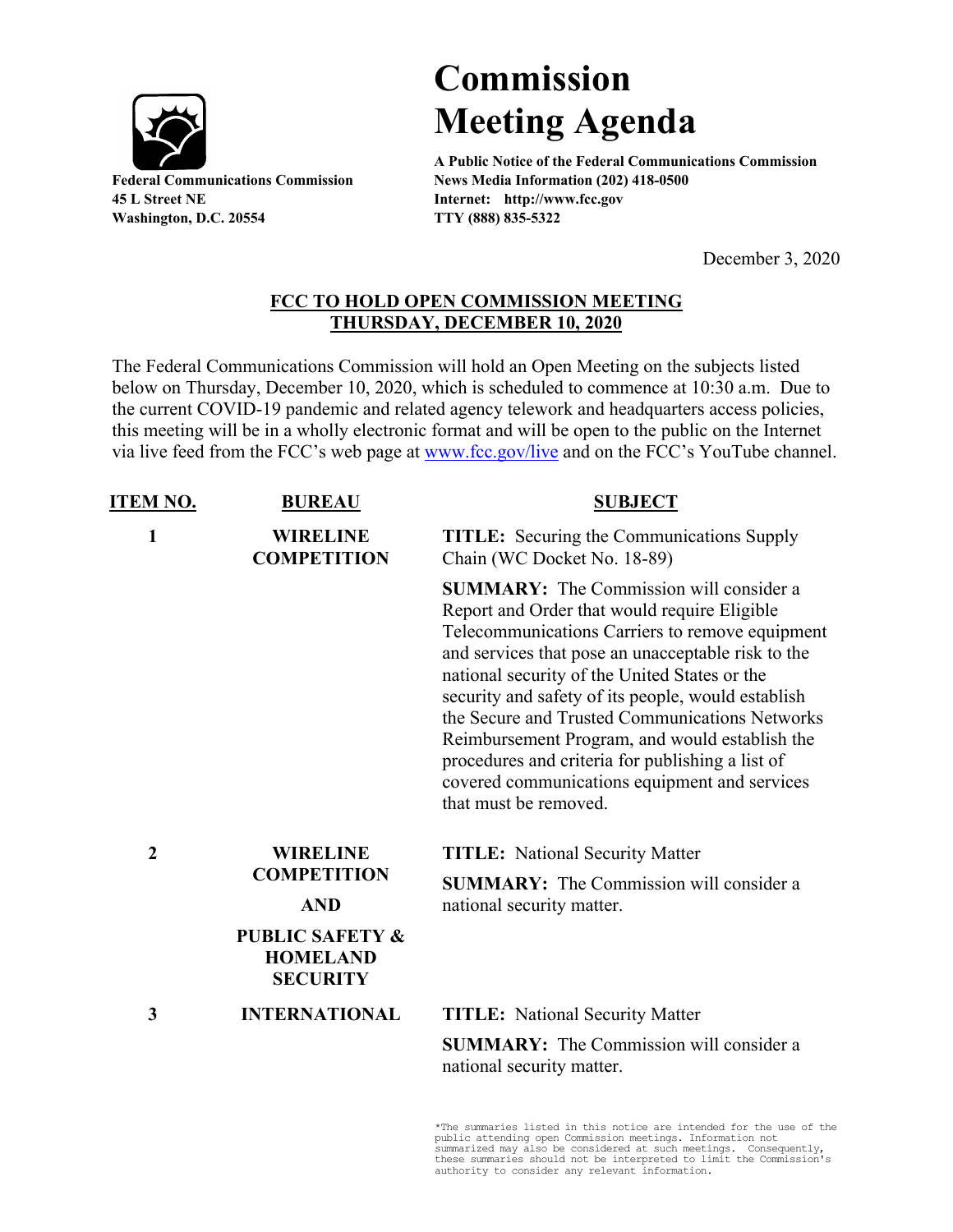| $\overline{\mathbf{4}}$ | <b>OFFICE OF</b><br><b>ENGINEERING AND</b><br><b>TECHNOLOGY</b> | <b>TITLE:</b> Allowing Earlier Equipment Marketing<br>and Importation Opportunities (ET Docket No. 20-<br>382); Petition to Expand Marketing Opportunities<br>for Innovative Technologies (RM-11857)                                                                                                                                                                                                                                                                                                                   |
|-------------------------|-----------------------------------------------------------------|------------------------------------------------------------------------------------------------------------------------------------------------------------------------------------------------------------------------------------------------------------------------------------------------------------------------------------------------------------------------------------------------------------------------------------------------------------------------------------------------------------------------|
|                         |                                                                 | <b>SUMMARY:</b> The Commission will consider a<br>Notice of Proposed Rulemaking that would<br>propose updates to its marketing and importation<br>rules to permit, prior to equipment authorization,<br>conditional sales of radiofrequency devices to<br>consumers under certain circumstances and<br>importation of a limited number of radiofrequency<br>devices for certain pre-sale activities.                                                                                                                   |
| 5                       | <b>MEDIA</b>                                                    | <b>TITLE:</b> Promoting Broadcast Internet Innovation<br>Through ATSC 3.0 (MB Docket No. 20-145)                                                                                                                                                                                                                                                                                                                                                                                                                       |
|                         |                                                                 | <b>SUMMARY:</b> The Commission will consider a<br>Report and Order that would modify and clarify<br>existing rules to promote the deployment of<br>Broadcast Internet services as part of the transition<br>to ATSC 3.0.                                                                                                                                                                                                                                                                                               |
| 6                       | <b>MEDIA</b>                                                    | <b>TITLE:</b> Florida Community Radio, Inc.,<br><b>Construction Permit for Proposed NCE Station</b><br>DWRBD (FM), Horseshoe Beach, Florida                                                                                                                                                                                                                                                                                                                                                                            |
|                         |                                                                 | <b>SUMMARY:</b> The Commission will consider an<br>Order on Reconsideration concerning the<br>expiration of the construction permit of Florida<br>Community Radio, Inc, for a new noncommercial<br>educational FM station at Horseshoe Beach,<br>Florida.                                                                                                                                                                                                                                                              |
| 7                       | <b>CONSUMER &amp;</b><br><b>GOVERNMENTAL</b><br><b>AFFAIRS</b>  | <b>TITLE:</b> Rules and Regulations Implementing the<br>Telephone Consumer Protection Act of 1991;<br><b>Broadnet Teleservices LLC Petition for</b><br>Declaratory Ruling; National Consumer Law<br>Center Petition for Reconsideration and Request<br>for Stay Pending Reconsideration of Broadnet<br>Teleservices LLC Petition for Declaratory Ruling;<br>Professional Services Council Petition for<br>Reconsideration of Broadnet Teleservices LLC<br>Petition for Declaratory Ruling (CG Docket No.<br>$02 - 278$ |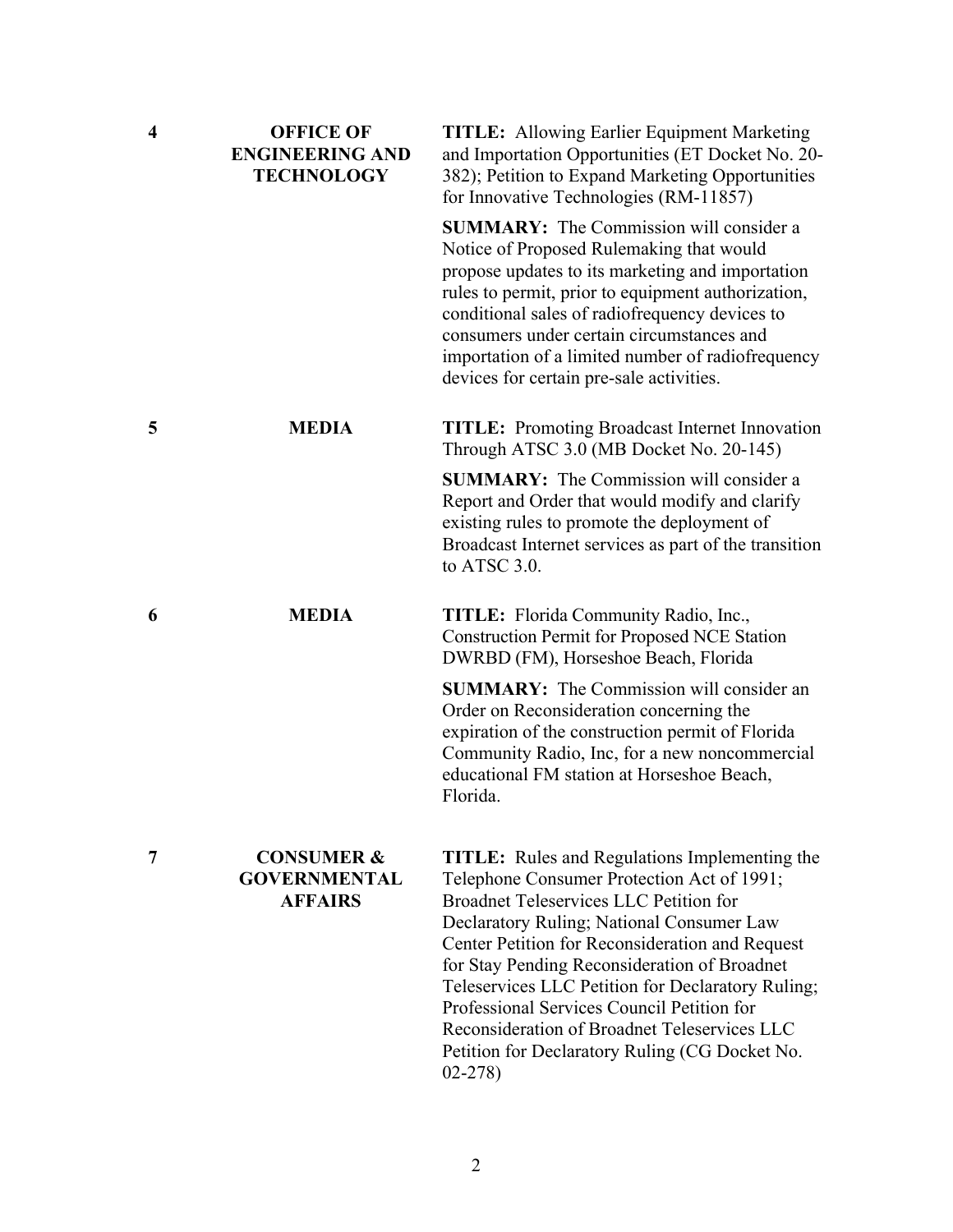**SUMMARY:** The Commission will consider an Order on Reconsideration of its previous interpretation of the Telephone Consumer Protection Act that permitted certain government and government contractor calls without consumers' prior express consent.

**8 ENFORCEMENT TITLE:** Implementing Section 10(a) of the Pallone-Thune Telephone Robocall Abuse Criminal Enforcement and Deterrence Act (TRACED Act) (EB Docket No. 20-374)

> **SUMMARY:** The Commission will consider a Notice of Proposed Rulemaking that would begin the process of implementing section  $10(a)$  of the TRACED Act, which directs the Commission, no later than June 30, 2021, to "prescribe regulations to establish a process that streamlines the ways in which a private entity may voluntarily share with the Commission information relating" to violations of section 227(b) or 227(e) of the Communications Act.

**9 WIRELINE COMPETITION TITLE:** Modernizing the E-Rate Program for Schools and Libraries (WC Docket No. 13-184)

> **SUMMARY:** The Commission will consider an Order that would amend the invoice filing deadline rule to enhance the efficient administration of the E-Rate Program and ensure program participants have sufficient time to complete the invoice payment process.

**10 OFFICE OF** 

**MANAGING DIRECTOR**

**TITLE:** Amendment of Part 1 of the Commission's Rules (MD Docket No. 20-64)

**SUMMARY:** The Commission will consider an Order that would modify its rules to require the electronic payment of fees for activities delegated to the FCC's Media Bureau.

The meeting will be webcast with open captioning at: www.fcc.gov/live. Open captioning will be provided as well as a text only version on the FCC website. Other reasonable accommodations for people with disabilities are available upon request. In your request, include a description of the accommodation you will need and a way we can contact you if we need more